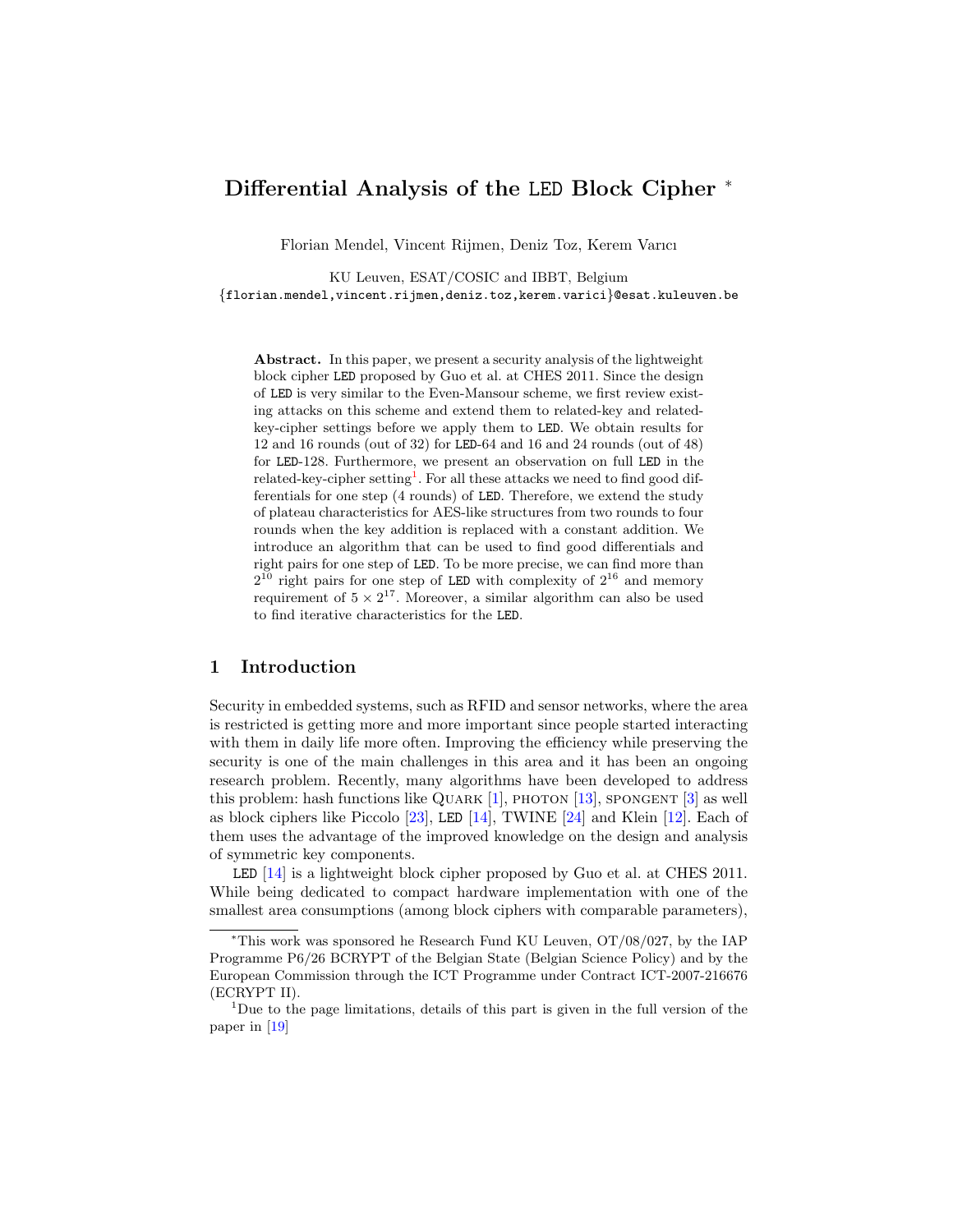LED also offers reasonable performance in software. The design bears some resemblance with the (generalized) Even-Mansour construction [\[4\]](#page-16-2) with the difference that the same key is used in each step for LED-64 or every second step in the case of the larger variant LED-128. The step function is based on AES-like design principles that provide good bounds against large classes of attacks including differential and linear cryptanalysis. Additionally, LED offers strong security arguments against attacks even in the related-key model.

To the best of our knowledge, no external analysis of LED with respect to differential cryptanalysis has been published so far. The best existing differential attacks are distinguishers for 15 (out of 32) rounds of LED-64 and 27 (out of 48) rounds of LED-128 in a hash setting, where the key is known to (or even chosen by) the attacker, described by the designers. Moreover, the security of LED against meet-in-the-middle attack has been investigated recently by Isobe et al. [\[16\]](#page-17-6). They describe attacks for 8 (out of 32) and 16 (out of 48) rounds for LED-64 and LED-128, respectively.

Our contribution. In this paper, we present the first external cryptanalysis of LED with respect to differential cryptanalysis. First, we show attacks for LED-64 reduced to 12 and 16 rounds. Furthermore, we present an observation on full LED in the related-cipher setting [\[25\]](#page-17-7). All our attacks are based on the attack of Daemen [\[5\]](#page-16-3) on Even-Mansour construction [\[11\]](#page-17-8) that is extended in a straightforward way to the related-key setting.

Secondly, we show how to improve the bound for the maximum expected differential probability (MEDP) for four rounds (one STEP) of LED from  $2^{-32}$  to  $2^{-41.75}$  using mega-boxes and the result of Park et al. [\[20\]](#page-17-9).

Furthermore, we present algorithms to find differential characteristics with high probability that can be used in our attacks. By using the ideas of plateau characteristics [\[9\]](#page-17-10) and extending the work with mega boxes [\[6\]](#page-16-4), we are able to obtain characteristics for four rounds of LED. We find more than  $2^{10}$  right pairs for a differential with a complexity less than  $2^{16}$  time and  $5 \times 2^{17}$  memory and an iterative characteristic with six right pairs with the same complexities. We emphasize that our method is not specific to the block cipher LED and it can be used in the analysis of any AES-like construction where the key addition is replaced with a constant addition.

Outline. This paper is organized as follows. In Section [2](#page-2-0) we give a brief description of LED and introduce the required definitions for our analysis. In Section [3,](#page-3-0) we describe the attacks on Even-Mansour construction and show how they can be extended to attack LED. We continue with differential analysis and give an algorithm to find the number of right pairs in a plateau characteristic in Section [4.](#page-7-0) We generalize this algorithm find characteristics for four rounds of LED in Section [5](#page-11-0) and we provide the results for characteristics with high probability and iterative characteristics that can be used in our attacks in Section [6.](#page-12-0)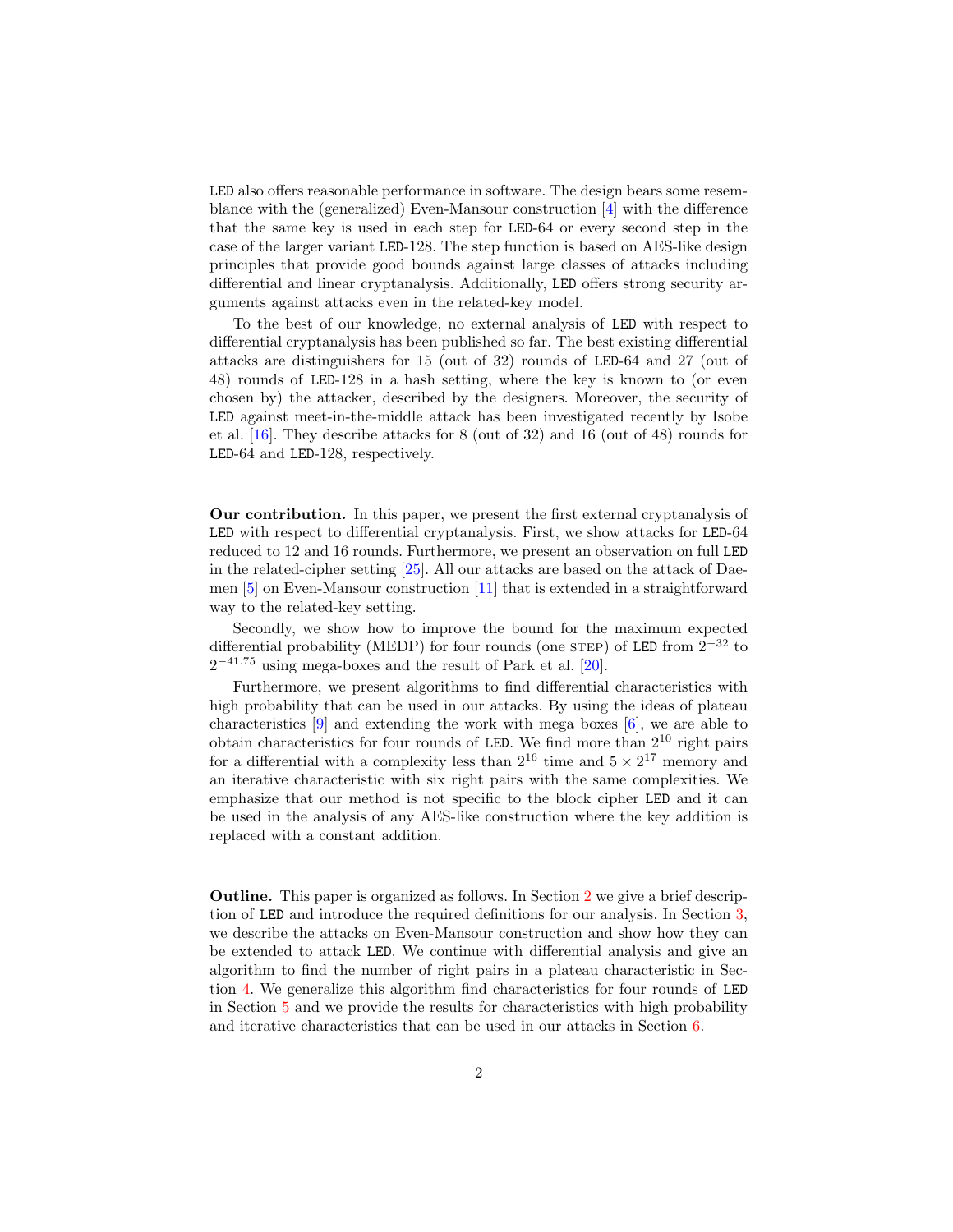## <span id="page-2-0"></span>2 Description of LED

LED [\[14\]](#page-17-2) is a conservative lightweight block cipher whose design can be seen as a special case of the generalized Even and Mansour construction [\[11\]](#page-17-8) depicted in Figure [1.](#page-2-1)



<span id="page-2-1"></span>Fig. 1. Even-Mansour Construction with (a)  $t = 1$  and (b)  $t = 2$ 

LED accepts a 64-bit plaintext P, represented by a  $4 \times 4$  array, and a 64bit (or 128-bit) user key as inputs, and is composed of 8 (or 12) STEP functions preceded by a key addition. The STEP function is an AES-like design composed of four rounds. Each round is combination of Constant addition, S-boxes, ShiftRows, and (a variant of) MixColumns. LED uses the present S-box. In MixColumnsSerial, each column vector is multiplied by a matrix and replaced with the resulting vector. Note that the round constants for the second column are obtained from a linear shift register while the round constants for the remaining three columns do not change.

Key Schedule: LED has a simple key schedule where the 64-bit user key  $K$  is used as it is in each round whereas the 128-bit key is divided into two parts,  $K = K_0||K_1$ , and used alternately. For the remainder of this paper, we refer to these two versions as LED-64 and LED-128. For more detail, please check the specification of LED  $[14]$ .

One observation is that the S-boxes and linear transformations in the round function of the cipher can be described by structure of a *super box*:

**Definition 1 (Super box [\[9\]](#page-17-10)).** A super box maps an array a of m elements  $a_i$  to an array e of m elements  $e_i$ . Each of the elements has size n. A super box takes a key k of size  $m \times n = n_b$  where  $n_b$  is the block size. It consists of the sequence of four transformations (layers): Substitution, Mixing, Round Key Addition, Substitution.

Similar to AES [\[7\]](#page-16-5), two rounds of LED can also be described alternatively as four parallel instances of the LED super box where the key addition is replaced by the constant addition. So, instead of dealing with the classical 4-bit S-boxes, one can consider 16-bit super boxes each composed of two S-box layers surrounding one MixColumnsSerial (MC) and one AddConstants (AC) function.

Four rounds of LED can be described as a mega-box, where the elements are 16-bit words and the LED super boxes defined above are seen as S-boxes. The linear transformation in the middle is a combination of ShiftRows, MixColumnsSerial and ShiftRows respectively. We will refer to this linear transformation as SMS.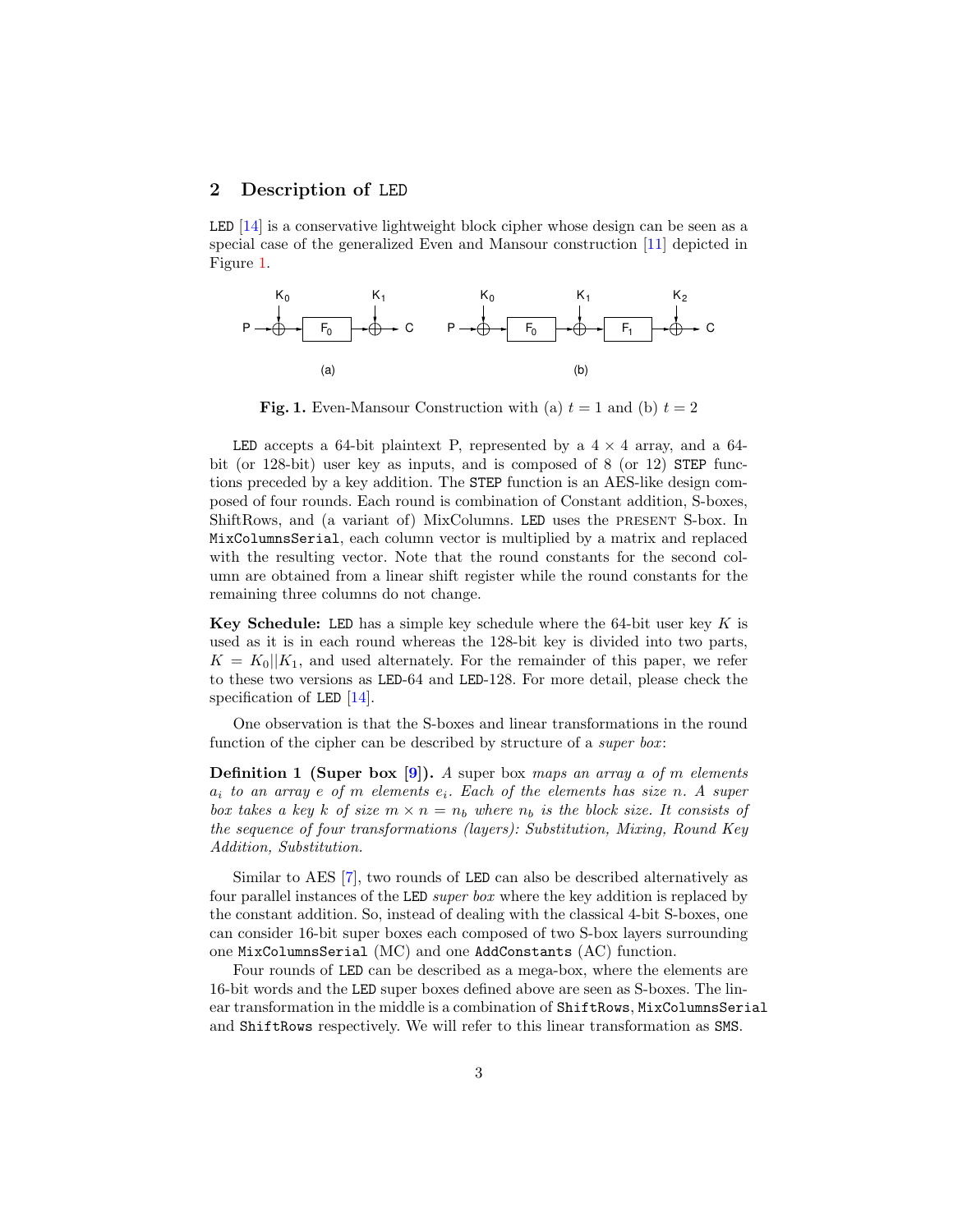# <span id="page-3-0"></span>3 Attacks on the Even-Mansour Construction and Application to LED

The Even-Mansour construction is a simple and yet provably secure block cipher construction. The designers have shown that the number of queries needed to break the scheme is bounded by  $2^{n/2}$ , where *n* is the blocklength (*n* = 64 for LED). A generic key recovery attack with chosen plaintexts showing that this bound is tight was introduced by Daemen [\[5\]](#page-16-3). Twenty years later, the construction was revisited. It was shown that the same bound applies to the known plaintext setting by using the slidex attack, an extended version of the slide attack [\[10\]](#page-17-11).

Simultaneously, Bogdanov et al. generalized the construction in [\[4\]](#page-16-2) to more steps and discussed its security. They even provided a security proof for the construction in the single-key setting. However, as pointed out by the authors, the scheme is insecure in the related-key setting. In this section, we focus on the attack of Daemen on the Even-Mansour construction, since it is the basis for all our attacks on LED. First we show how it can be extended to a related key attack on the generalized Even-Mansour construction. Then, we will use it to attack reduced versions of the LED block cipher.

#### 3.1 Daemen's Attack

At Asiacrypt 1991 Daemen presented a generic key-recovery attack with complexity of  $2^{n/2}$  [\[5\]](#page-16-3). It can be summarized as follows.

- 1. Choose a difference  $\Delta$ .
- 2. For  $\ell$  values of a compute  $\Delta F_0 = F_0(a) \oplus F_0(a \oplus \Delta)$  and save the pair  $(\Delta F_0, a)$  in a list L.
- 3. Choose an arbitrary plaintext P with  $P' = P \oplus \Delta$  and ask for the ciphertexts  $C$  and  $C'$
- 4. Compute  $\Delta C = C \oplus C'$  and check if  $\Delta C$  is in the list L to get a.
	- If  $\Delta C$  is in the list L then a candidate for the key is found. Compute  $K_0 = a \oplus P$  and  $K_1 = F_0(a) \oplus C$ .
	- Else go back to Step 3.

After repeating steps  $3 - 4$  about  $2<sup>n</sup>/\ell$  times one expects to find the correct key with complexity of about  $2^n/\ell+\ell$ . Obviously the attack has the best complexity by choosing  $\ell = 2^{n/2}$  resulting in a final attack complexity of about  $2^{n/2}$  and similar memory requirements.

Note that, the attack can be applied in an iterative way to attack the Even-Mansour construction with  $t > 1$  with complexity of  $2^{t \cdot n/2}$  and similar memory requirements. For instance, if  $t = 2$  then we get a complexity of  $2^n$ .

#### 3.2 Using Daemen's Attack in a Related-Key Setting

In certain scenarios one considers also related-key attacks where the adversary is allowed to get encryptions under several related keys. In this setting Daemen's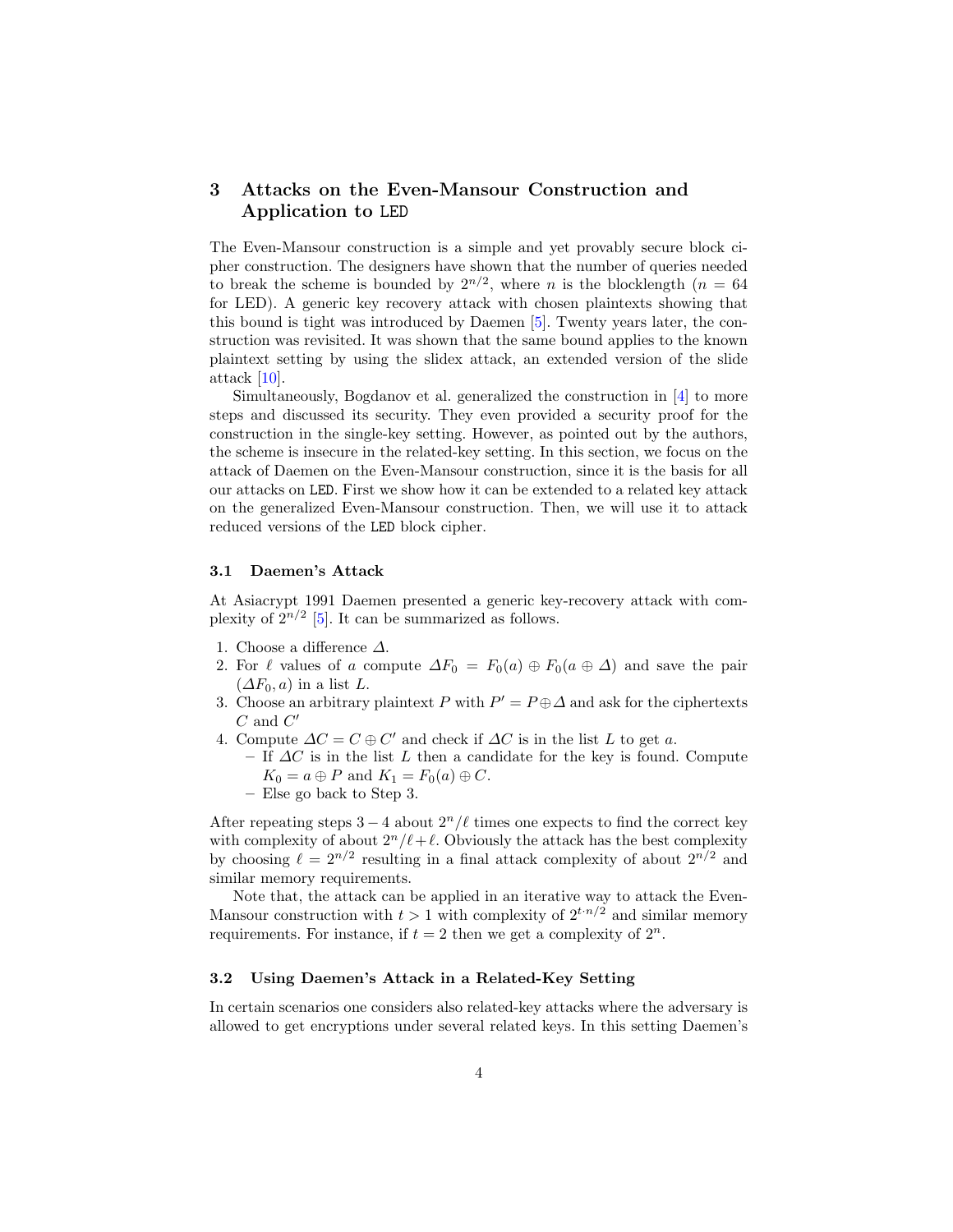attack can be adapted to attack t steps of the Even-Mansour construction with complexity of  $t \cdot 2^{n/2}$  and similar memory requirements. For the sake of simplicity we first describe the attack for  $t = 2$ .

**Related Key Attack with**  $t = 2$ **.** Let K, K' be two related keys, where  $K = K_0||K_1||K_2$  and  $K' = K_0 \oplus \Delta_0||K_1 \oplus \Delta_1||K_2 \oplus \Delta_2$ , with arbitrary (but known)  $\Delta_0$ ,  $\Delta_1$ ,  $\Delta_2$  and  $\Delta_1 \neq 0$ . Then we can do a key recovery attack on the Even-Mansour construction with  $t = 2$  with complexity of roughly  $2^{n/2}$ and similar memory requirements using the attack of Daemen [\[5\]](#page-16-3). It can be summarized as follows.

- 1. For  $\ell$  values of a compute  $\Delta F_1 = F_1(a) \oplus F_1(a \oplus \Delta_1)$  and save the pair  $(\Delta F_1, a)$  in a list L.
- 2. Choose an arbitrary P and  $P' = P \oplus \Delta_0$  and ask for the ciphertexts C and  $C'$
- 3. Compute  $\Delta C = C \oplus (C' \oplus \Delta_2)$  and check if  $\Delta C$  is in the list L to get a.
	- If  $\Delta C$  is in the list L then a candidate for  $K_2$  is found,  $K_2 = F_1(a) \oplus C$ . – Else go back to Step 2.

After repeating steps  $2-3$  about  $2<sup>n</sup>/\ell$  times, the expected number of matches in the list L (i.e., candidates for  $K_2$ ) is at least one. Note that, if we have more than one candidate for  $K_2$  then we have to repeat the attack to get new candidates for  $K_2$ . The intersection of both sets of candidates gives us the correct key. Note that it is very unlikely that this intersection will have more than one solution.

Once  $K_2$  is known one can apply the attack of Daemen to find  $K_0$  and  $K_1$ . This results in a final attack complexity of about  $2 \cdot 2^n / \ell + 2\ell$  and memory requirements of  $\ell$ . Again, the attack has the best complexity by choosing  $\ell \approx 2^{n/2}$ resulting in a final attack complexity of about  $2 \cdot 2^{n/2}$  and memory requirements of  $2^{n/2}$ .

Related Key Attack with  $t > 2$ . The related key attack can be extended to more steps by applying the attack for  $t = 2$  iteratively using more related keys with certain properties. Assume  $t = 3$  and there are two related keys  $K =$  $K_0||K_1||K_2||K_3$  and  $K' = K_0 \oplus \Delta_0||K_1||K_2 \oplus \Delta_2||K_3 \oplus \Delta_3$ , with arbitrary (but known)  $\Delta_0$ ,  $\Delta_2$ ,  $\Delta_3$  and  $\Delta_2 \neq 0$ . Then one can find K<sub>3</sub> similar as in the attack on the Even-Mansour construction with  $t = 2$  with a complexity of roughly  $2^{n/2}$ . Once  $K_3$  is found one can apply the attack for  $t = 2$  with another pair of related keys to recover  $K_0$ ,  $K_1$  and  $K_2$ . In general, one can find the key for  $t = i$  using i related keys with certain properties.

#### <span id="page-4-0"></span>3.3 Attacks on Reduced LED

In this section, we will discuss the application of the attacks described in the previous section to the LED block cipher. Due to the fact that in LED the same key is used more than once the number of steps that can be attacked is significantly reduced. However, the attack can still be used in a straightforward way to break one and two steps of LED-64 in a single-key and related-key setting, respectively.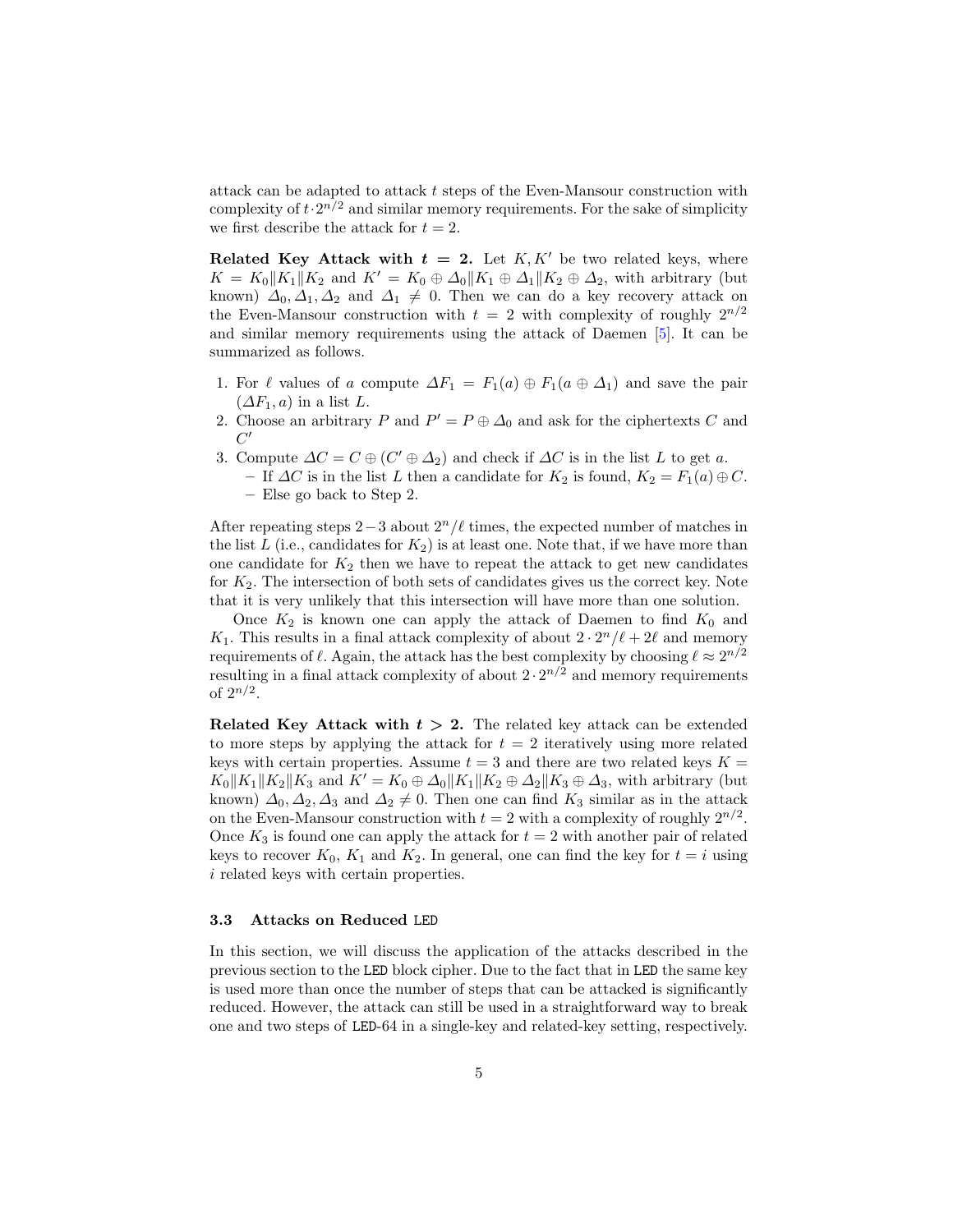Both attacks have a complexity of about  $2^{n/2}$  and similar memory requirements. Note that a similar related-attack was described recently in [\[4\]](#page-16-2).

However, both attacks can be extended to more steps in the case of LED-128. In more detail, we can attack four and six steps of LED-128 in the single-key and related-key setting, respectively. First, we describe an attack on four steps of LED-128 based on Daemen's attack. It is based on the following simple observation (cf. Figure [2\)](#page-5-0).



<span id="page-5-0"></span>Fig. 2. Structure of LED-128 with  $t = 4$ .

Assume  $K_0$  is known, then one can peel off the first and last key addition. Thus, the attacker can remove one iteration at each side of the cipher with a complexity of about  $2^{64}$  tries on  $K_0$ . Moreover, assuming that  $K_0$  is known two steps of LED-128 can be viewed as one big iteration using only  $K_1$ . In other words, we get a 'new' Even-Mansour construction with  $t = 1$  and one key  $K_1$ where we can apply Daemen's attack to recover the key. Using this, one can find  $K_0$  and  $K_1$  for four steps of LED-128 with a complexity of about  $2^{3n/2}$ . It can be summarized as follows.

- 1. Guess the key  $K_0$ .
- 2. For  $2^{n/2}$  values a and a fixed  $\Delta$  compute  $\Delta F^* = F^*(a) \oplus F^*(a \oplus \Delta)$  with  $F^*(a) = F_2(F_1(a) \oplus K_0)$  and save the pair  $(\Delta F^*, a)$  in a list L.
- 3. Choose an arbitrary P and compute  $P' = F_0^{-1}(x \oplus \Delta) \oplus K_0$  with  $x =$  $F_0(P \oplus K_0)$ . Ask for the ciphertexts C and C'.
- 4. Compute  $\Delta y = y \oplus y'$  with  $y = F_3^{-1}(C \oplus K_0)$  and  $y' = F_3^{-1}(C' \oplus K_0)$ . Check if  $\Delta y$  is in the list L to get a.
	- If  $\Delta y$  is in the list L then a candidate for the key is found. Compute  $K_1 = a \oplus x$ .
	- Else go back to Step 3.
- 5. Once  $K_1$  is found check if the key  $K = K_0 || K_1$  is correct.

Since the expected number of  $K_0$  guesses that we need to make to find the correct key is  $2^n$ , we need to repeat the attack  $2^n$  times. Since for each guess of  $K_0$  we need about  $2^{n/2}$  computations to find  $K_1$ , the complexity of the attack is roughly  $2^{3n/2}$ . Note that the above attack needs the whole codebook. However, at the cost of a higher attack complexity, the data complexity of the attack can be reduced. To be more precise, in step 3 of the attack we can always choose P from a predefined subset and when computing  $P'$  we check if it is also in this subset, if not then we repeat this step. Thus, the data complexity of the attack can be reduced by simultaneously increasing the time complexity.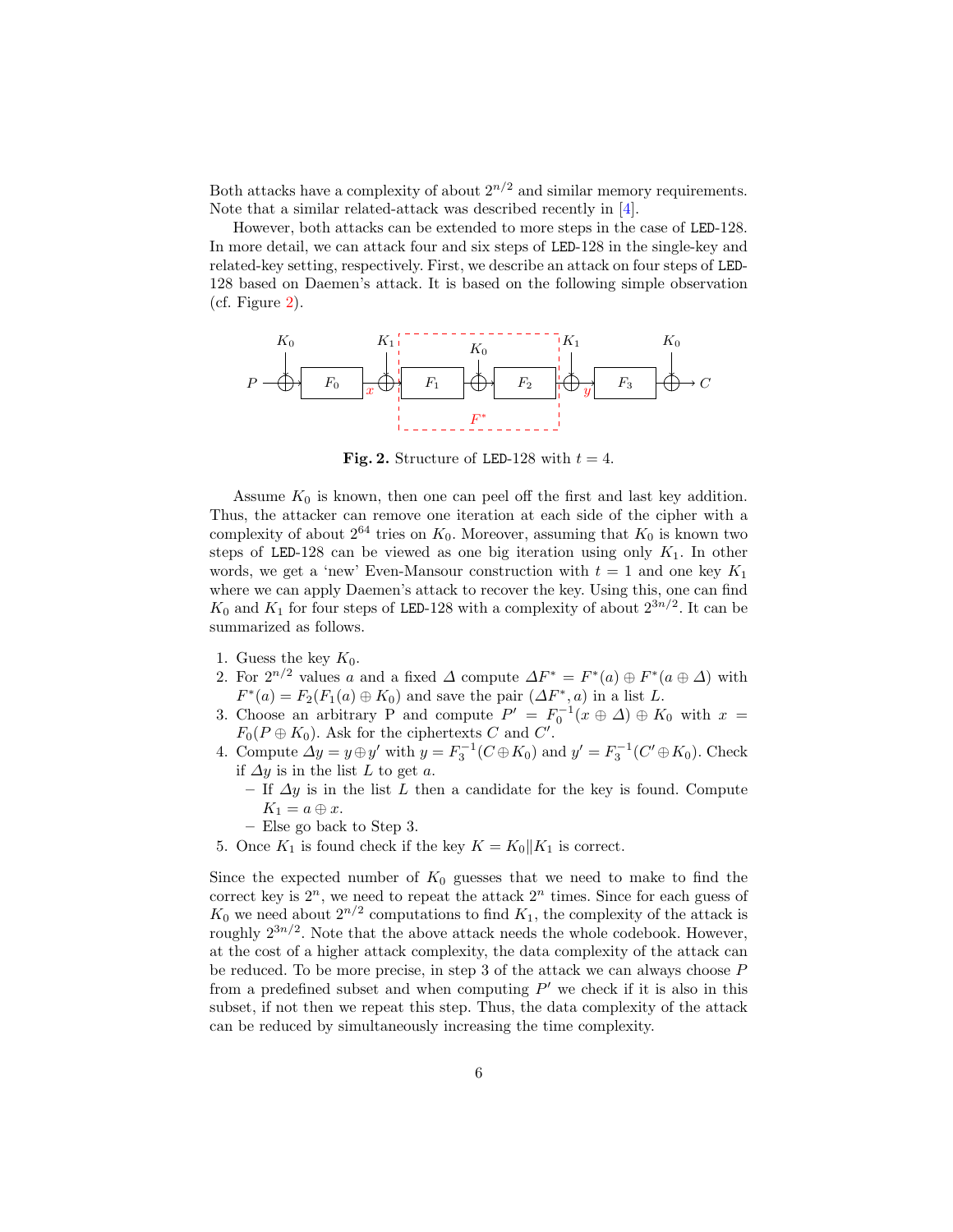The attack can be extended to six steps of LED-128 using related keys as in the attack on the Even-Mansour construction with  $t = 2$ . The attack is very similar as the attack on four steps. Basically only steps  $2 - 4$  (Daemen's attack) are replaced by the related key attack described in the previous section. The result is a key-recovery attack on six steps (24 rounds) of LED-128 with complexity of about  $2^{3n/2}$ . Again, as in the attack on 4 steps the data complexity of the attack can be reduced on the cost of a higher attack complexity.

#### <span id="page-6-1"></span>3.4 Extending the Attack to more Steps

In this section, we discuss how the attacks can be extended to more steps of LED. First, we show that by exploiting differential properties of the STEP-function  $F$ , it might be possible to extend the attacks on LED-64 by one or two steps. Moreover, the attack on 4 steps can also be used in related-cipher attack [\[25\]](#page-17-7) with related key setting on full LED-128. We represent our observation in the full version of our paper [\[19\]](#page-17-5).



<span id="page-6-0"></span>Fig. 3. Attack on LED-64 with  $t = 3$ .

In the following, we show how the attack can be extended to t steps of LED-64. The attack is based on the assumption that one can find a good related-key differential for the first  $t - 2$  steps such that one gets a zero difference after the key addition of step  $t - 2$ . Then one can use Daemen's attack on the last 2 steps to recover the key. For In the attack on 3 steps we a differential with good probability in  $F_0$  is used, see Figure [3.](#page-6-0) The attack can be summarized as follows.

- 1. Assume we have given two related keys  $K_0$  and  $K_0' = K_0 \oplus \Delta$  and furthermore the differential  $\Delta^* \to \Delta$  for  $F_0$  holds with probability  $p \gg 2^{-64}$ .
- 2. For  $2^{(n+\frac{1}{p})/2}$  values a compute  $\Delta F_2 = F_2(a) \oplus F_2(a \oplus \Delta)$  and save the pair  $(\Delta F_2, a)$  in a list L.
- 3. Choose an arbitrary P and  $P' = P \oplus \Delta^* \oplus \Delta$  and ask for the ciphertexts C and  $C'$
- 4. Compute  $\Delta C = C \oplus (C' \oplus \Delta)$  and check if  $\Delta C$  is in the list L to get a.
	- If  $\Delta C$  is in the list L then a candidate for  $K_0$  is found,  $K_0 = F_2(a) \oplus C$ . – Else go back to step 3.

After repeating steps 3 – 4 about  $2^{(n+\frac{1}{p})/2}$  times, the expected number of matches in the list L (and hence candidates for the key  $K_0$ ) is  $1/p$ . Since the differential in  $F_0$  will hold with probability  $p$ , for one of these matches we will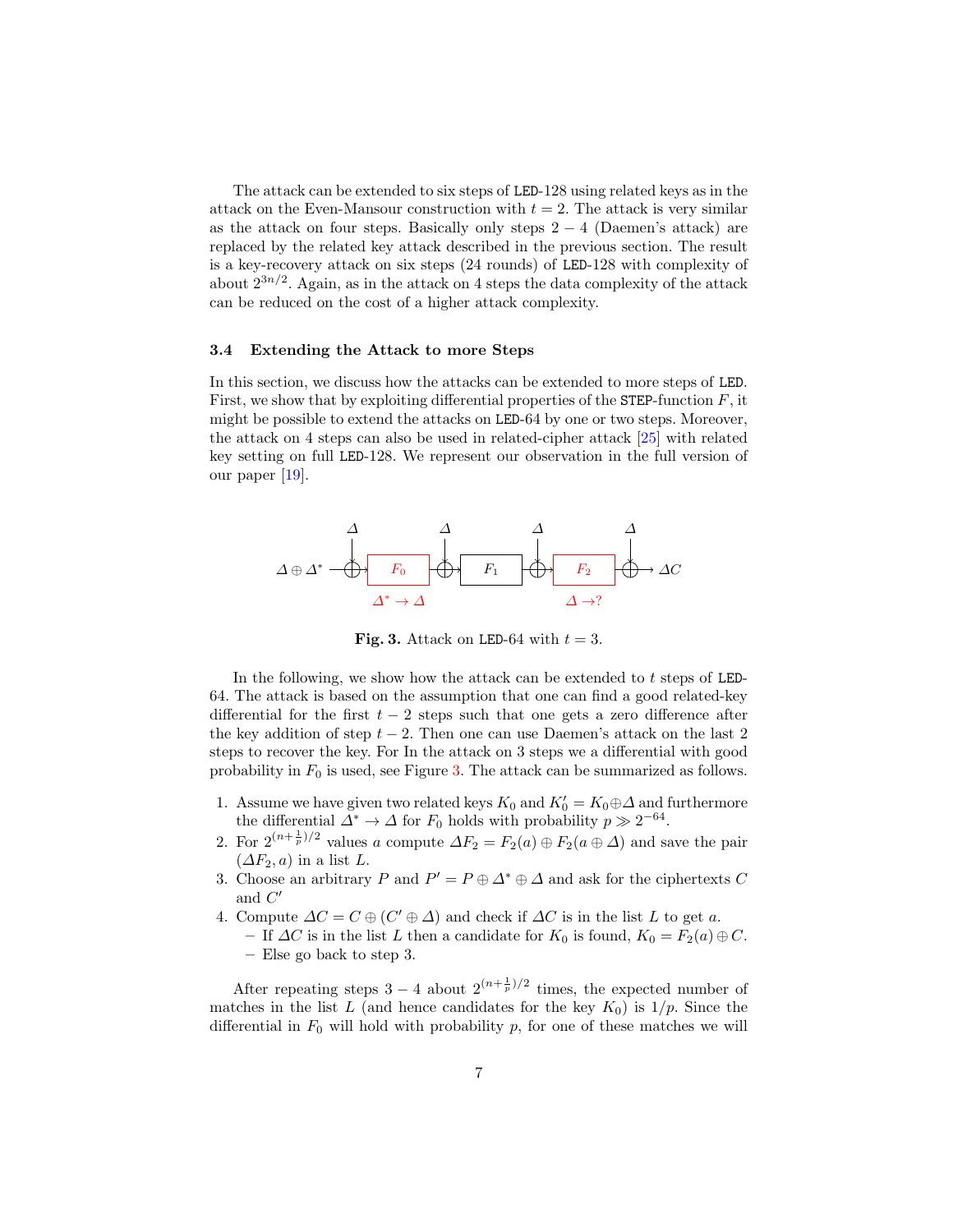| algorithm | $#$ STEP<br>functions | time<br>complexity      | memory<br>complexity    | attack type        | reference   |
|-----------|-----------------------|-------------------------|-------------------------|--------------------|-------------|
| $LED-64$  | 3                     | $2^{(n+\frac{1}{p})/2}$ | $2^{(n+\frac{1}{p})/2}$ | related-key        | Section 3.4 |
|           | $\overline{4}$        | $2^{(n+\frac{1}{p})/2}$ | $2^{(n+\frac{1}{p})/2}$ | related-key        | Section 3.4 |
| $LED-128$ | 4                     | $2^{3n/2}$              | $2^{n/2}$               | single-key         | Section 3.3 |
|           | 6                     | $2^{3n/2}$              | $2^{n/2}$               | related-key        | Section 3.3 |
|           | 12                    | $2^{(n+\frac{1}{p})/2}$ | $2^{(n+\frac{1}{p})/2}$ | related-key-cipher | 19          |

<span id="page-7-2"></span>Table 1. Summary of the attacks on LED

have  $\Delta F_1 = 0$ . Hence, one will find the right key after testing all candidates for  $K_0$  resulting from the  $1/p$  matches in the list L. The complexity and memory requirements of the attack depends on p, i.e.  $2^{(n+\frac{1}{p})/2}$ .

The attack on three steps can be extended to four steps of LED-64. Assume we can find a good iterative differential for  $F_1$  that holds with probability p. Then this differential can be easily extended to a differential for the first 2 steps with the same probability (see Figure [4\)](#page-7-1), resulting in an attack on 4 steps of LED-64 with complexity of  $2^{(n+\frac{1}{p})/2}$  and similar memory requirements.



<span id="page-7-1"></span>Fig. 4. Attack on LED-64 with  $t = 4$ .

In the Table [1,](#page-7-2) we summarize the attacks on LED that are given in Section [3.](#page-3-0)We will discuss in the following sections how to find good (iterative) differential characteristics for one step of LED that can be used in the attacks on three and four steps.

## <span id="page-7-0"></span>4 Differential Analysis and Plateau Characteristics

In this section, we start with some definitions that will be helpful to understand the rest of the paper. We then give an introduction of the previous work on AES [\[9\]](#page-17-10) and describe how we can use this method to find two/four round characteristics efficiently (and the corresponding right pairs).

#### 4.1 Characteristics and Differentials

Differential cryptanalysis [\[2\]](#page-16-6) is one of the most powerful techniques used in analysis of block ciphers, hash functions, stream ciphers, etc. It investigates how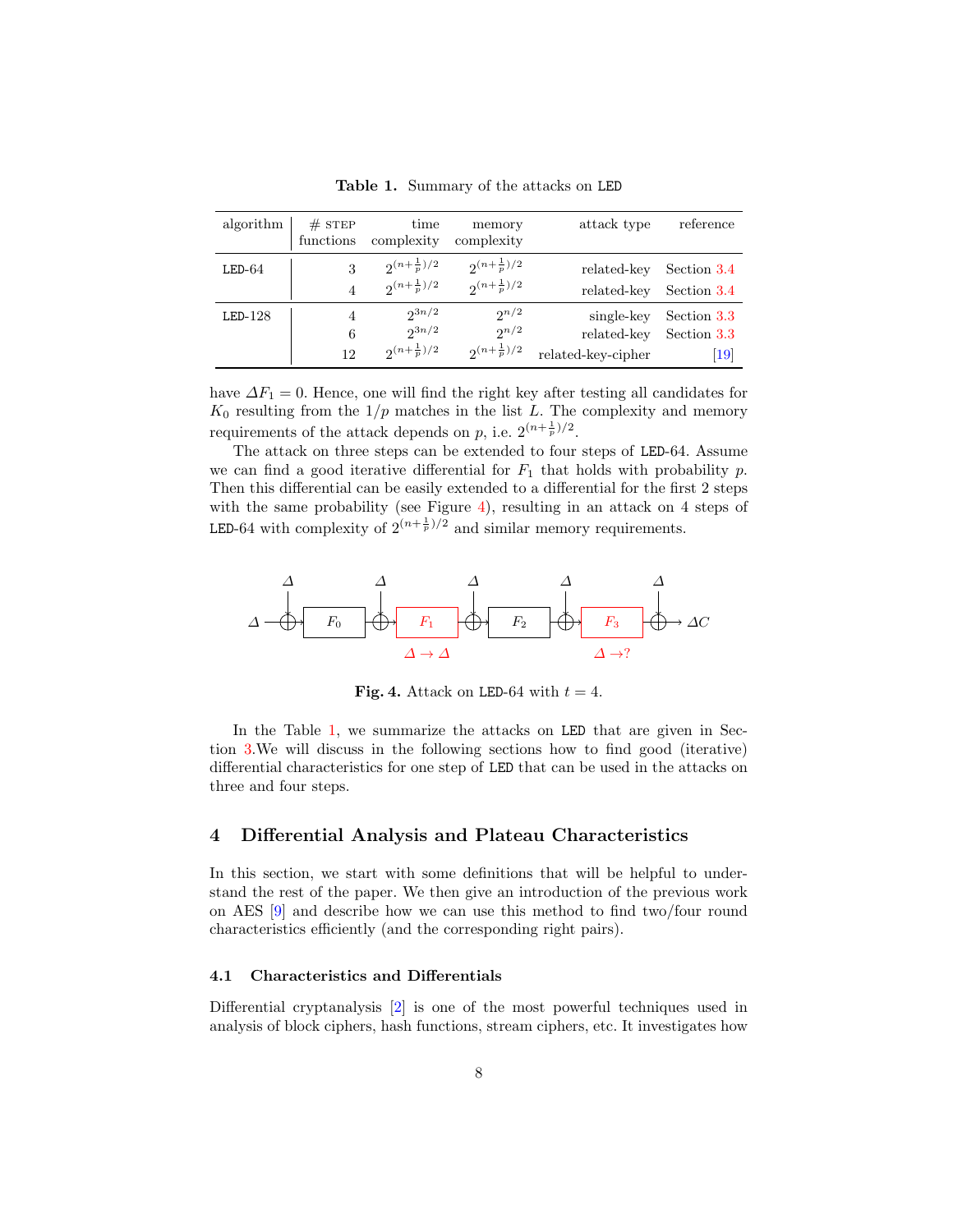an input difference (generally XOR) propagates through the target function. The concept of differential cryptanalysis starts with analyzing the components of the function, mostly focusing on S-boxes since they are the smallest nonlinear building block. In the analysis, we call an S-box active if it has a non-zero input difference, otherwise we call it passive.

A differential characteristic  $Q = (\Delta_0, \Delta_1, \cdots, \Delta_m)$  is a sequence of differences through various stages of the encryption. The sequence consists of an input difference  $\Delta_0$ , followed by the output differences of all the steps  $(\Delta_1, \Delta_2, \cdots, \Delta_m)$ .

A differential [\[17\]](#page-17-12) over a map is denoted by  $(\Delta_0, \Delta_m)$  where  $\Delta_0$  is the input difference and  $\Delta_m$  is the output difference. The *differential probability*  $DP(\Delta_0, \Delta_m)$  of a differential over a map f is the fraction of pairs with input difference  $\Delta_0$  that have output difference  $\Delta_m$ .

For a keyed map, we can define differential probabilities  $DP[k](\Delta_0, \Delta_m)$  and  $DP[k](Q)$  for each value k of the key. Then, the expected differential probability (EDP) is the average of the differential probability over all keys. The weight of a differential or a characteristic is minus the binary logarithm of their EDP. Moreover, we define the height of a possible differential or a characteristic as the binary logarithm of the number of their right pairs satisfying  $(\Delta_0, \Delta_m)$  for a fixed key.

A differential characteristic through the AES-like (including LED) super boxes consist of a sequence of four differences: the input difference a, the difference after the first substitution  $b$ , the difference after the mixing step which is equal to the difference after the round (key) constant addition  $d$ , and the output difference after the second substitution e. These characteristics are denoted by  $Q = (a, b, d, e).$ 

It can be shown that SMS is a map whose branch number is 5. Therefore, a characteristic over a mega-box consists of 5 to 8 sub-characteristics, each over an LED super box. We denote the characteristics over the first and the second layer of super boxes by  $(a, b, d, e)$  and  $(f, g, i, j)$ , respectively.

#### 4.2 The Maximum Expected Differential Probability of LED

Differential cryptanalysis plays a crucial role in the analysis of symmetric key components since most of the cryptanalysis techniques are based on it. Therefore, giving bounds for resistance against differential cryptanalysis is one of the first steps in the evaluation of a design. In LED, the AES-like structure in the STEP function makes it possible to apply the previous work of [\[20\]](#page-17-9) to bound the MEDP. By a straightforward computation of the formula stated in [\[20,](#page-17-9) Theorem 4], the designers compute the bound for the MEDP as  $2^{-32}$ . This bound can be improved by considering the STEP function as a mega-box and then using [\[20,](#page-17-9) Theorem 1] to bound the MEDP of LED as

$$
\max\left\{\max_{\substack{1 \leq i \leq 8 \\ 1 \leq x \leq 2^{16}-1}} \sum_{y=1}^{2^{16}-1} \left\{\text{DP}^{\text{Sb}_i}(x,y)\right\}^5, \max_{\substack{1 \leq i \leq 8 \\ 1 \leq x \leq 2^{16}-1}} \sum_{y=1}^{2^{16}-1} \left\{\text{DP}^{\text{Sb}_i}(y,x)\right\}^5\right\} = 2^{-41.75}.
$$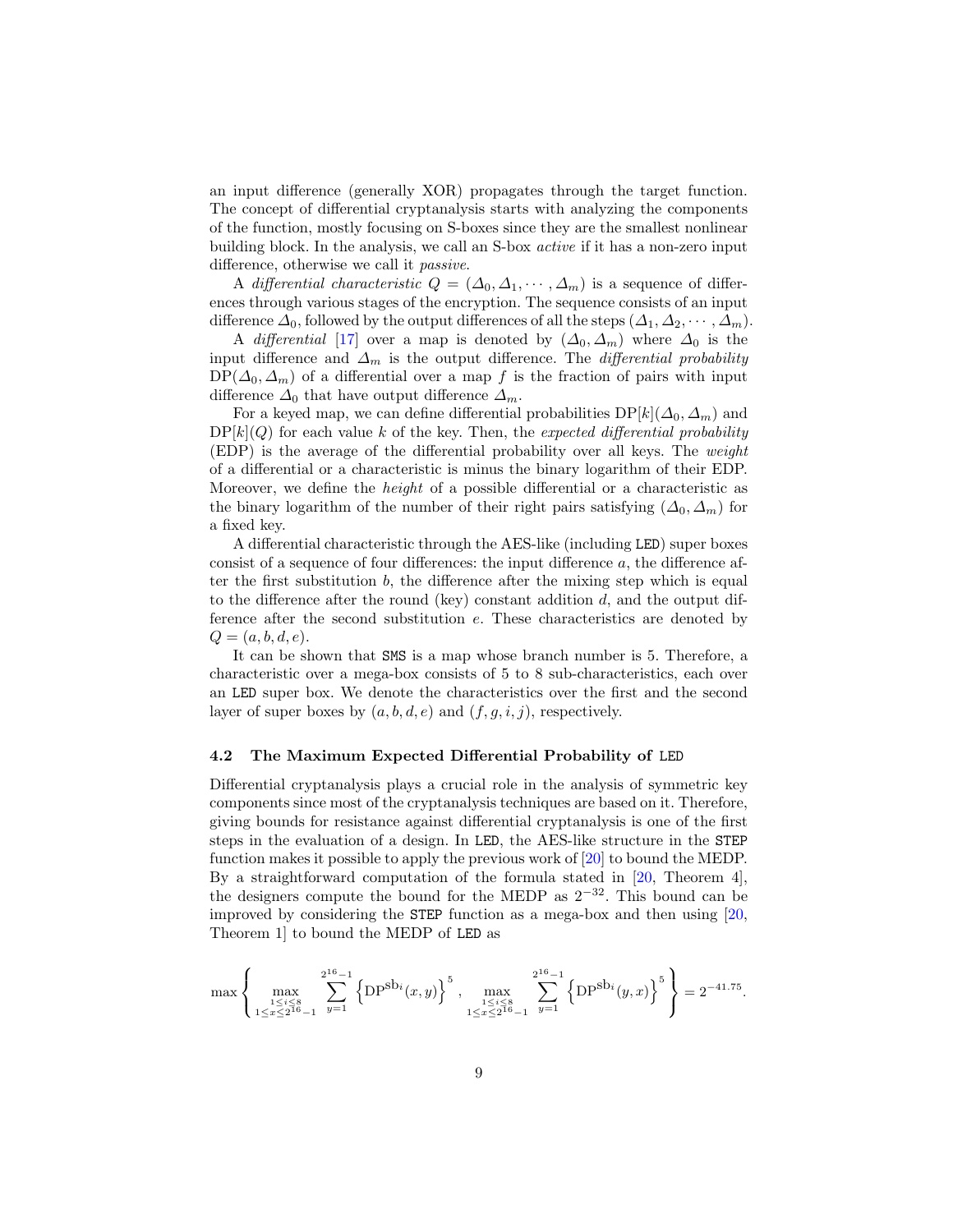Here  $DP^{sbi}(x, y)$  is the probability of the characteristic  $(x, y)$  for the *i*-th super box obtained from the Difference Distribution Table (DDT). This result improves the approximations used in [\[14,](#page-17-2) Table 1]. We provided the bound for the first STEP function; the results for the other super boxes are similar.

#### 4.3 Planar differentials

Let  $\gamma$  be a map and let  $F_{(a,b)}, G_{(a,b)}$  be the sets that contain the input values, respectively the output values, for the right pairs of the differential  $(a, b)$ . i.e.,  $F_{(a,b)} = \{x | \gamma(x) + \gamma(x+a) = b\}$  and  $G_{(a,b)} = \gamma(F_{(a,b)})$ . A differential  $(a, b)$  is called a *planar differential*, if  $F_{(a,b)}$  and  $G_{(a,b)}$  form affine subspaces [\[9\]](#page-17-10). In that case, we can write:

$$
F_{(a,b)} = p + U_{(a,b)}
$$
  

$$
G_{(a,b)} = q + V_{(a,b)},
$$

where  $U_{(a,b)}$  and  $V_{(a,b)}$  are uniquely defined vector spaces, p any element in  $F_{(a,b)}$ and q any element in  $G_{(a,b)}$ . Note that, if a differential  $(a, b)$  has exactly two or four right pairs, then it is always planar  $[9]$ .

Plateau characteristics [\[9\]](#page-17-10) are a special type of characteristics whose probability for each value k of the key,  $DP[k](Q)$ , depends on the key and can have only two values. For a fraction  $2^{n_b-(weight(Q)+height(Q))}$  of the keys  $DP[k](Q)$  =  $2^{height(Q)-n_b}$  and for all other keys the it is zero. Note that the height is independent of the key.

Two-Round Plateau Characteristic Theorem states that a characteristic  $Q =$  $(a, b, c)$  over a map consisting of two steps with a key addition in between, in which the differentials  $(a, b)$  and  $(b, c)$  are planar, is a plateau characteristic with  $height(Q) = dim(V_{(a,b)} \cap U_{(b,c)})$ .

#### 4.4 Algorithm for number of right pairs in a plateau characteristic

Here, we describe the algorithm to find the number of right pairs of a given characteristic  $Q = (a, b, d, e)$  through a super box. If the sub-characteristics  $(a, d)$ and  $(d, e)$  are planar then we can use the Two-Round Plateau Characteristic Theorem to compute the right pairs. Our aim in the algorithm is to build the matrix B containing the basis vectors of  $(M(V_{(a,b)}))$  and  $U_{(d,e)}$  where M is the mixing operation and  $M(V) = \{M(v)|v \in V\}$ . We denote vectors by rows of  $n_b$ bits.

The first step of our algorithm is to determine  $V_{(a,b)}$  and  $U_{(d,e)}$ . Since, the super box is a set of m parallel maps,  $V_{(a,b)}$  and  $U_{(d,e)}$  can be written as:

$$
V_{(a,b)} = V_{(a_1,b_1)} \times V_{(a_2,b_2)} \times \cdots \times V_{(a_m,b_m)}
$$
  

$$
U_{(d,e)} = U_{(d_1,e_1)} \times U_{(d_2,e_2)} \times \cdots \times U_{(d_m,e_m)}
$$

by using the Lemma 4 in [\[9\]](#page-17-10). Now, if  $|G_{(a_i,b_i)}| > 0$ , we are interested in the output values of the right pairs.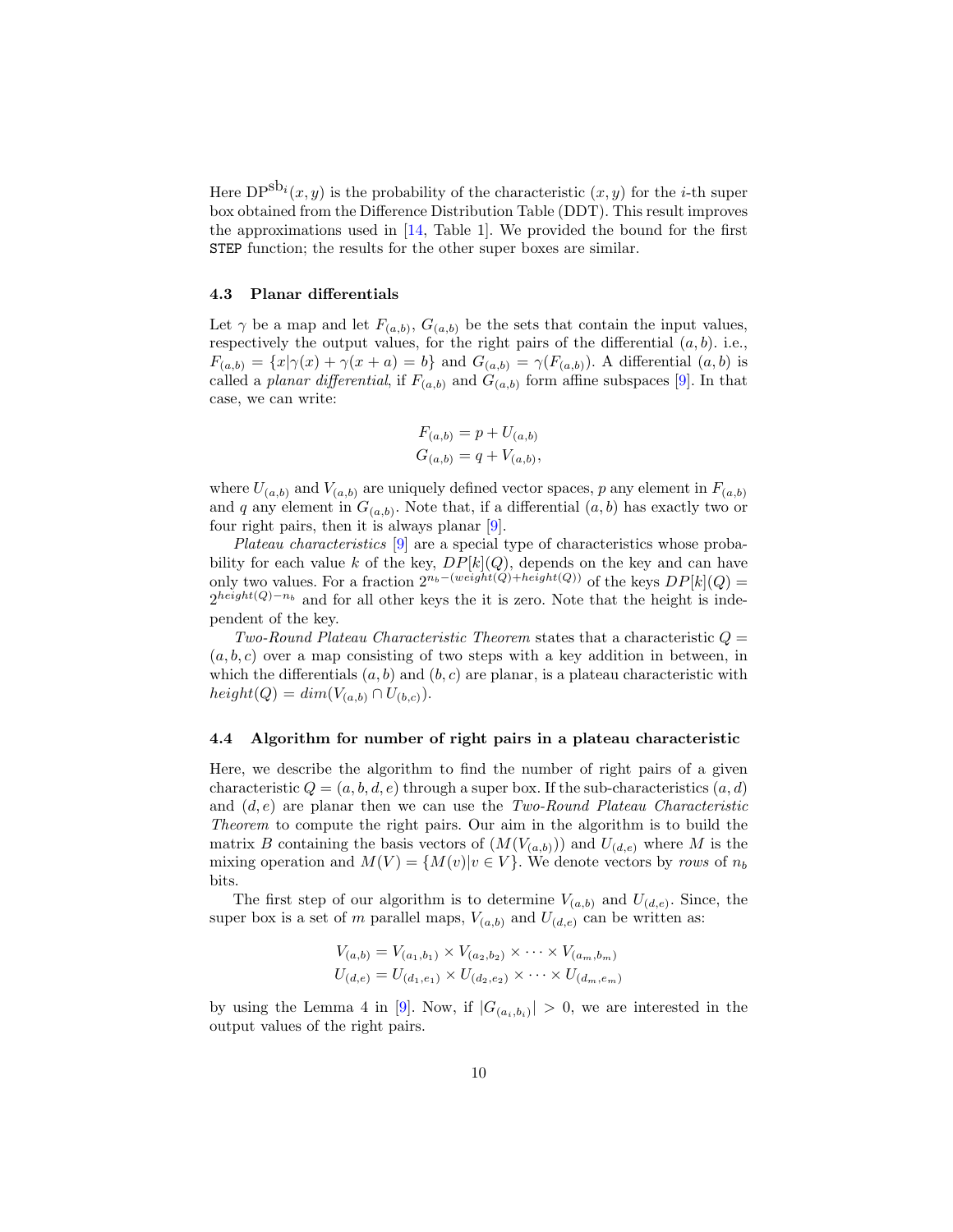- If  $|G_{(a_i,b_i)}| = 2$ , then the right pairs have input values in the set  $\{q + \{0, b_i\}\}\$ for some q in  $G_{(a_i,b_i)}$ , the basis vector for  $V_{(a_i,b_i)}$  being  $b_i$ .
- If  $|G_{(a_i,b_i)}| = 2^k$  where  $2 \leq k < n$ , then  $V_{(a_i,b_i)} = \langle b_i, \beta_i^1, \ldots, \beta_i^k \rangle$  and hence  $V_{(a_i, b_i)}$  is said to be spanned by  $b_i$  and  $\beta_i^j$ 's.
- $-$  If  $(a_i, b_i) = (0, 0)$  then  $G_{(a_i, b_i)}$  covers the whole space and  $V_{(a_i, b_i)} = \leq$  $w_0, w_1, \dots, w_{n-1} >$  where  $w_j$  is a coordinate vector (i.e. a vector with 1 at position  $j$  and zero at all other positions) and  $V$  is the standard basis.

Similarly, if  $|F_{(d_i,e_i)}| > 0$ , we are interested in the input values of the right pairs. When we find the right pairs for each parallel map we can compute the height by using Algorithm [1.](#page-10-0) The number of dependent rows in  $B$  gives  $dim(M(V_{(a,b)}) \cap U_{(d,e)})$  which is equal to the height.

Algorithm [1](#page-10-0) calls the following subroutines.  $\text{Add}(v)$  adds the vector v as a new row to the matrix B. RowReduce is the Gaussian Elimination and RowCount gives the number of nonzero rows of a matrix.

Algorithm 1 Algorithm to compute the height of a given plateau characteristic **Input:** Characteristic  $Q = (a, b, d, e)$  with  $EDP(Q) > 0$ **Output:** height $(Q)$ 1: procedure PRECOMPUTE

```
2: for i = 1 \rightarrow m do
 3: Compute V_{(a_i, b_i)} = \langle b_i, \beta_i^1, \dots, \beta_i^{k_i^v} \rangle and U_{(d_i, e_i)} = \langle d_i, \delta_i^1, \dots, \delta_i^{k_i^u} \rangle4: end for
 5: end procedure
 6: procedure HEIGHT
 7: //at the input of Mixing
 8: for i = 0 \rightarrow m do
9: if b_i = 0 then
10: for j = 0 \rightarrow n do
11: Add(M(w_{4i+j}))12: end for
13: else if b_i > 0 then
14: \mathrm{Add}(M(b_i))15: if |V_{(a_i,b_i)}| > 2 then
16: for j = 1 \rightarrow k_i^v do
17: \text{Add}(M(\beta_i^j))18: end for
19: end if
20: end if
21: end for
                                              22: //at the output of Mixing
                                              23: for i = 0 \rightarrow m do
                                              24: if d_i = 0 then
                                              25: for j = 0 \rightarrow n do
                                              26: \text{Add}(w_{4i+j})27: end for
                                              28: else if d_i > 0 then
                                              29: \text{Add}(d_i)30: if |U_{(d_i,e_i)}| > 2 then
                                              31: for j = 1 \rightarrow k_i^u do
                                              32: \qquad \qquad \text{Add}(\delta_i^j)33: end for
                                              34: end if
                                              35: end if
                                              36: end for
37: B' = RowReduce(B).
```
<span id="page-10-0"></span>38:  $return \ height(Q) = RowCount(B) - RowCount(B')$ 

39: end procedure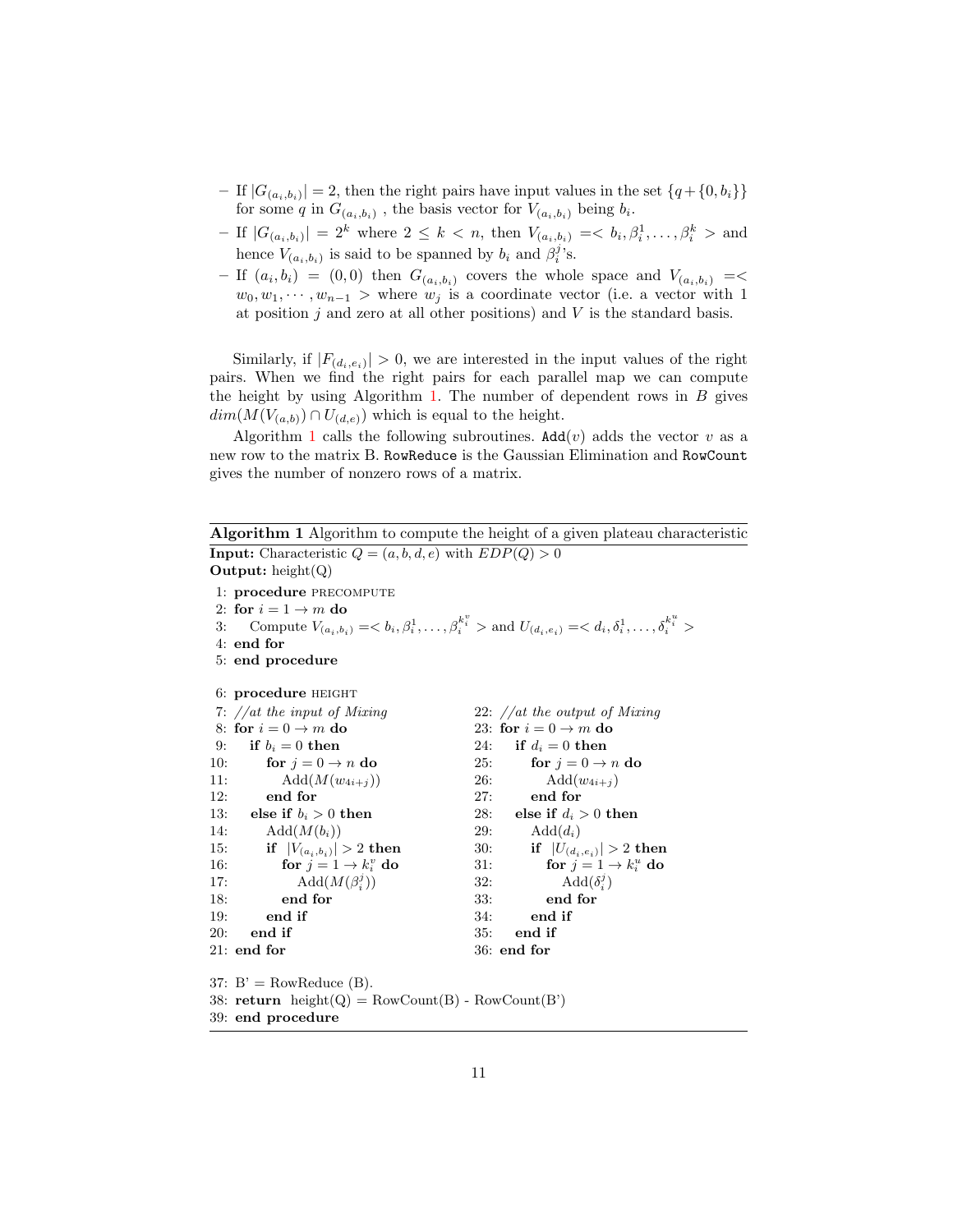The algorithm also gives us an insight on how to find the right pairs which can be determined by intersecting the affine spaces  $F_{(a,b)} \cap (G_{(b,c)} \oplus k)$ . This can be efficiently done by preparing the set of linear equations to solve. We would like to emphasize that, for a fraction of the keys the right pairs exists and their values differ depending on the key. On the other hand, if the constant operation is used instead of the key addition operation in the cipher, then it is not guaranteed always to have a solution.

### <span id="page-11-0"></span>5 Non-plateau Characteristics: LED Mega-box

As we mentioned in Section [2,](#page-2-0) two rounds of LED can be considered as a super box and four rounds is defined as a mega-box. Let  $(a, b, d, e)$  and  $(f, g, i, j)$  denote the characteristic through the super boxes at the input and the output of SMS respectively. Since the super boxes are key independent, we consider them as 16-bit S-boxes. This allows us to omit the middle values  $(b, d)$  and  $(q, i)$  and use the differentials  $(a, e)$  and  $(f, j)$  in our analysis.

In order to use the two-round plateau characteristic theorem, it is required that the set of output values  $G_{(a,e)}$  and the set of input values  $F_{(f,j)}$  for the right pairs must be affine spaces/planar. However, this is not always guaranteed when the number of right pairs is greater than 4. Although the difference between the values of each pair is known and constant, some extra conditions between the pairs are also required for a set to become affine/planar. Therefore, we have to work with a union of affine spaces in order to compute the number of right pairs of a given characteristic. In the following, we will denote by height<sup>∗</sup> the binary logarithm of the maximum number of right pairs of a given characteristic, over all values of the key. For a plateau characteristic, height<sup>∗</sup> equals the height.

The details of our algorithm are given below. An algorithmic description can be found in Algorithm [2.](#page-12-1)

**Precomputation:** The first step of our algorithm is finding  $G_{(a,e)}$  and  $F_{(f,j)}$ for the given path, and the next step is obtaining the subspace decompositions of  $V_{(a,e)}$  and  $U_{(f,j)}$ . If  $V_{(a_i,e_i)}$  is affine then  $V_{(a_i,e_i)} = \langle e, \varepsilon_1, \ldots, \varepsilon_n \rangle$ , otherwise it is a union of smaller vector spaces, i.e.  $V_{(a_i,e_i)} = V^1_{(a_i,e_i)} \cup V^2_{(a_i,e_i)} \cup \ldots V^m_{(a_i,e_i)}$ where  $m \geq 2$ . Therefore, we have to find the corresponding basis vectors  $(\varepsilon_i)$ 's) for each subspace. The results are then stored in a list,  $L_i$ , for each active super box.

Analysis: We then use the Two-Round Plateau Characteristic Theorem to compute the height using the basis vectors obtained in the precomputation phase. Since the solution exist only for a fraction of the constant values, we check whether the given round constant is in the solution set or not. This step can also be done by solving a system of linear equations as in two-rounds, but this time the equations are obtained from the SMS layer and the basis vectors of the super boxes.

Here, we would like to emphasize that the solution does not always exist for the round constant of LED. Denote by  $K_q$ , the set of values, k, such that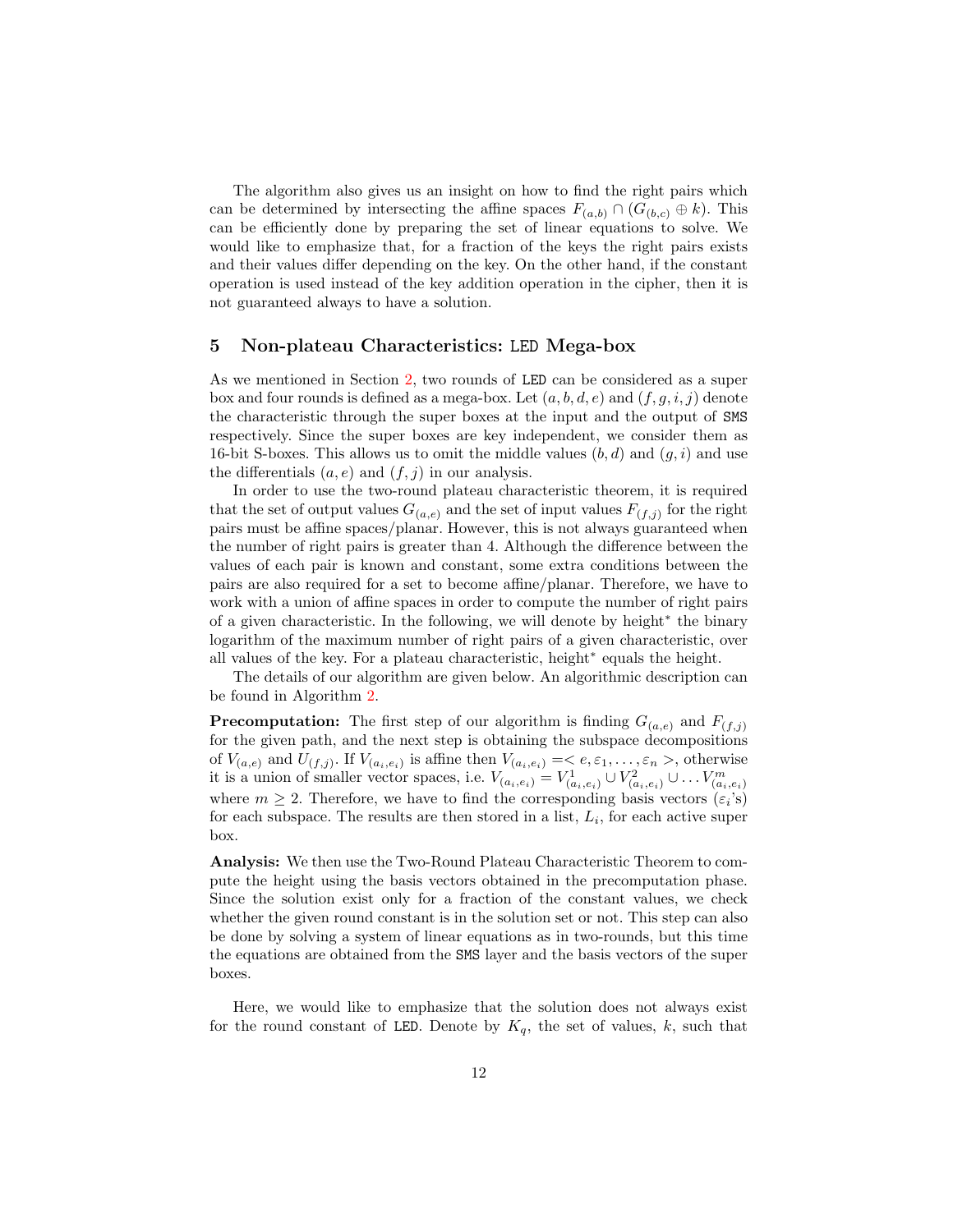#### Algorithm 2 Algorithm to compute the height<sup>∗</sup> of a four-round characteristic

**Input:** Characteristic  $Q = (a, e, f, j)$ Output: Upper bound for height $*(Q)$ 

1: procedure PRECOMPUTE 2:  $L_0 = L_1 = \ldots = L_7 = \emptyset$ 3: for  $i = 0 \rightarrow 3$  do 4: Compute  $G_{(a_i,e_i)}$  and  $F_{(f_i,f_i)}$  $\bigcup V^m_{(a_i,e_i)} = \text{Decompose}(V_{(a_i,e_i)})$  and  $\langle \varepsilon^m_1, \varepsilon^m_2, \dots \varepsilon^m_{d_m} \rangle = V^m_{(a_i,e_i)}, d_m = |V^m_{(a_i,e_i)}|$ m  $\bigcup U_{(f_i,j_i)}^n = \text{Decompose}(U_{(f_i,j_i)})$  and  $\langle \varepsilon_1^n, \varepsilon_2^n, \dots \varepsilon_{d_n}^n \rangle = V_{(f_i,j_i)}^n$ ,  $d_n = |V_{(f_i,j_i)}^n|$ 5:  $\int_0^{\infty} \text{Store}(L_i, \{(a_i, e_i), \varepsilon_1^m, \varepsilon_2^m, \dots \varepsilon_{d_m}^m\})$  and  $\text{Store}(L_{4+i}, \{(f_i, j_i), \varepsilon_1^n, \varepsilon_2^n, \dots \varepsilon_{d_n}^n\})$ 6: end for 7: end procedure 8: procedure analyze 9: count  $= 0$ 10: for all  $q \in L_0 \times L_1 \times \ldots \times L_7$  do 11:  $h = \text{HEIGHT}(q);$ 12: count = count +  $2^h$ 13: end for 14:  $return \log_2(count)$ 15: end procedure

<span id="page-12-1"></span> $DP[k](q) > 0$ . Since constants are used in the round function of LED, it is not guaranteed that the round constant,  $c_r \in K_q$  for all q. Therefore, the algorithm gives an upper bound for height<sup>\*</sup>( $Q$ ). If the key addition was used in the round function rather than constant addition, it could be possible to find a key value  $k \in K_q$  for all q satisfying the upper bound.

On the other hand, if the key addition was used, the Algorithm [2](#page-12-1) could not be applied immediately, since the lists  $L_i$  would depend on the key values and would not be unique. This would require recomputation of the lists for each key value increasing the complexity of the algorithm.

Note that, since height<sup>\*</sup> for four rounds is the summation over all possible decompositions  $q \in L_0 \times L_1 \times \ldots \times L_7$  of the characteristic  $Q$ , height<sup>\*</sup>( $Q$ ) is not guaranteed to be an integer, although height(q) is integer for all q.

In Algorithm [2,](#page-12-1) Store adds input/output differences and the basis vectors  $\{\varepsilon_1,\varepsilon_2,\ldots\}$  $\{\varepsilon_1,\varepsilon_2,\ldots\}$  $\{\varepsilon_1,\varepsilon_2,\ldots\}$  to the list L. HEIGHT is given in Algorithm 1 used with parameters  $m = 4$  and  $n = 16$ .

## <span id="page-12-0"></span>6 Application of the Algorithms [1](#page-10-0) and [2](#page-12-1)

In this section, we give two examples to demonstrate how Algorithm [1](#page-10-0) and Algorithm [2](#page-12-1) work. These examples can directly be used with attacks described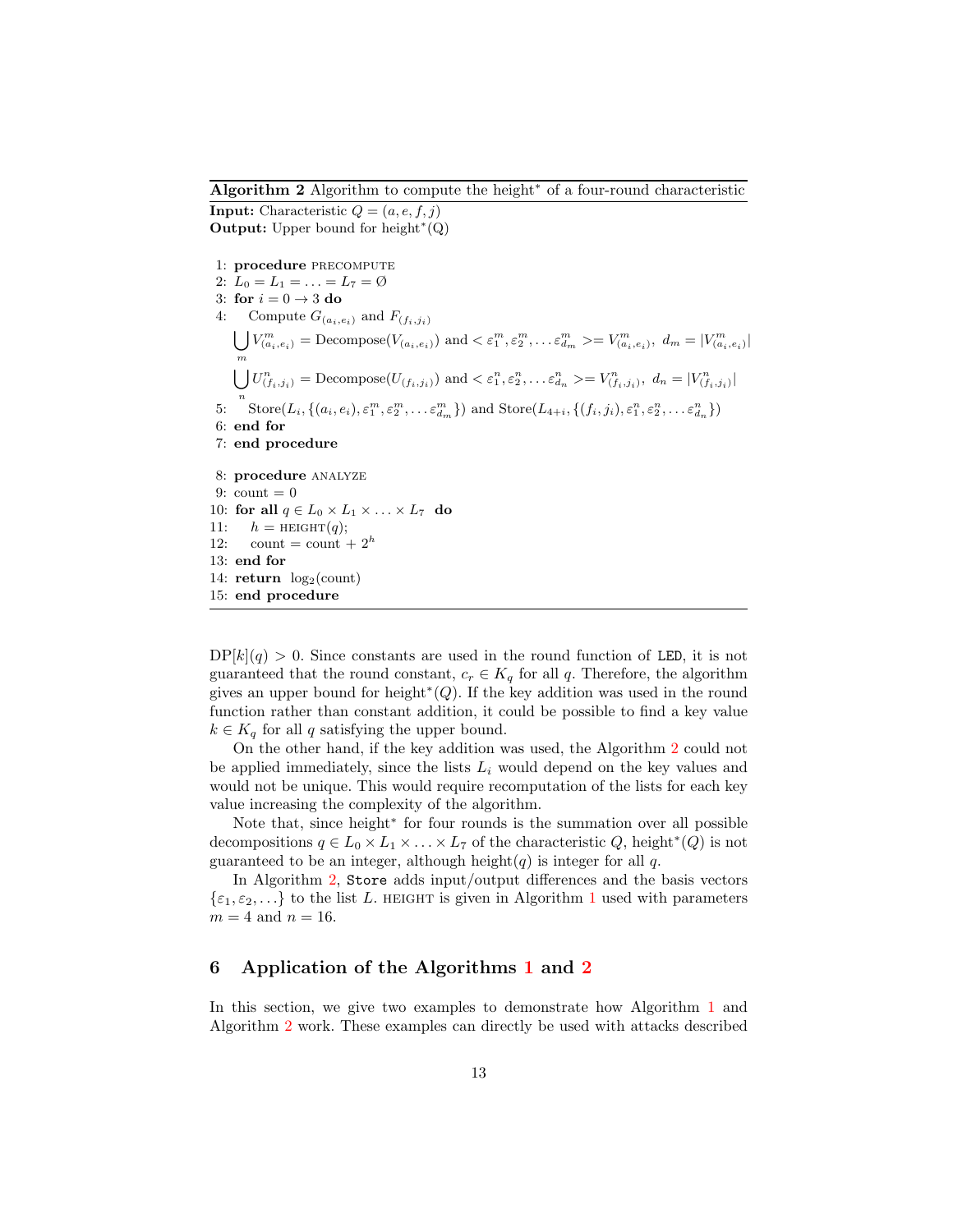

<span id="page-13-0"></span>Fig. 5. (a)Path for iterative characteristics of the LED cipher (b)Mega-box representation of the same path

in Section [3.4.](#page-6-1) We do not claim that these are the best characteristics in terms of probability for the STEP function of LED that one can find. For both examples, we fix the number of active S-boxes to 25 for four rounds of LED. Since, we know from previous work [\[9\]](#page-17-10) that all the characteristics with high probability are expected to have a low weight and a low number of active S-boxes. This also allows us to reduce the time and memory complexities of our algorithm and make the computation feasible.

#### 6.1 Iterative Characteristics

Our aim is to find iterative characteristics (i.e., characteristics that have the same input and output difference) for the STEP function of the LED block cipher. We show that it is possible to obtain multiple iterative characteristics by using the 16-bit boxes and the two round plateau characteristic theorem in 2<sup>16</sup> time and around  $5 \times 2^{17}$  memory. In terms of efficiency, this computation can be compared with the inbound technique of the rebound attack [\[18\]](#page-17-13). The main advantage of our computation is that many characteristics can be found whereas with the rebound attack, the expected number of characteristics that we find, equals one, using the same time complexity and slightly less data complexity.

In our analysis we used the differential path given in Figure [5.](#page-13-0) It is possible to adopt the algorithm for the other possible differential paths. The algorithm is summarized as follows:

Precomputation: For each of the active super boxes, obtain the differentials  $(a_i, e_i)$  (or  $(f_i, j_i)$ ) for the given path and find the corresponding right pairs  $G_{(a_i,e_i)}$  (or  $F_{(f_i,j_i)}$ ). Then compute their affine subspace decomposition and the corresponding basis vectors. Store the input/output differences together with the basis vectors in a list. We denote these lists as  $L_0$ ,  $L_1$ ,  $L_2$ ,  $L_3$  for the super boxes at the input and  $L_4$  for the super box at the output of the SMS layer. Note that this calculation is done for all possible differentials. Each list has around  $2^{17}$  elements, therefore the total memory requirement of this step is  $5 \times 2^{17}$ .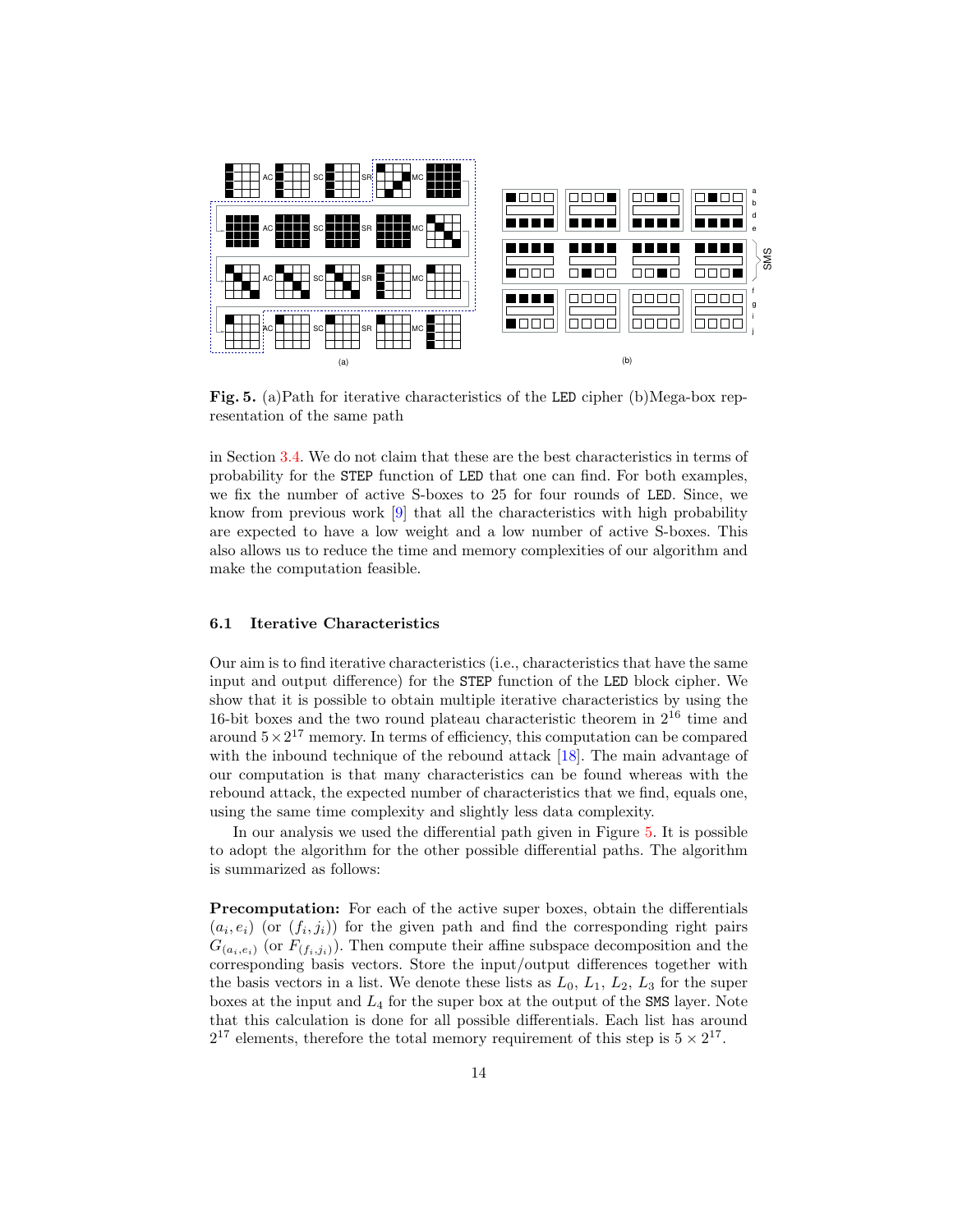Algorithm 3 Compute iterative characteristics

**Input:** Precomputed tables  $L_i$  where  $i \in \{1, \dots, 5\}$ Output: All the iterative characteristics with their height<sup>∗</sup>

1: for all  $(e, f) \in S$  do 2: if  $(f_0, j_0) \in L_4$  then 3:  $\Delta = MC \circ SR \circ AC(j)$ 4:  $a = SR \circ AC(\Delta)$ 5: if  $(a_i, e_i) \in L_i$  for  $1 \leq i \leq 4$  then 6:  $h = \text{HEIGHT}^*(Q)$ 7: **Output**  $Q = (a, e, f, j)$  and h 8: end if 9: end if 10: end for

<span id="page-14-0"></span>Analysis: We start from the four MixColumnsSerial operations in the SMS layer. Each of them has only one 4-bit word active at the output, hence we have  $15^4 \approx 2^{16}$  possibilities for the differences at f (call the set of possibilities S). For each of these differences, we obtain the possible differences at  $j$  by using the precomputed list  $L_4$ . Then, we compute  $(MC \circ SR \circ AC)(j) = \Delta$  which is the output difference after four rounds of the STEP function and is also equal to the input difference of the STEP function since we are interested in iterative characteristics. We make one more computation  $(SR \circ AC)(\Delta)$  to obtain the difference at  $a$ . Note that by choosing a difference for  $f$ , we have already fixed the difference at e. We then check whether  $(a_i, e_i)$  is in the list  $L_i$  for  $0 \le i \le 3$ . If it does for all i, we use the Algorithm [2](#page-12-1) to compute the height<sup>\*</sup> and find the right pairs.

Results: In our analysis we found 240 iterative characteristics for the pattern given in Figure [5](#page-13-0) but not all of them have a solution for the round constants of the LED block cipher. One of these characteristics is given below. It has 6 right pairs and the corresponding right pairs are given in [\[19\]](#page-17-5).

| $\begin{array}{c cccccc} a & 0x6000 & 0x0003 & 0x0070 & 0x0000 \\ e & 0x6962 & 0x5848 & 0x46A3 & 0x5CBF \end{array}$ |                                                                                                                                                                                                                                   |  |
|----------------------------------------------------------------------------------------------------------------------|-----------------------------------------------------------------------------------------------------------------------------------------------------------------------------------------------------------------------------------|--|
|                                                                                                                      |                                                                                                                                                                                                                                   |  |
|                                                                                                                      | $\left. \begin{array}{c cc} f & 0 \texttt{x} 943 \texttt{C} & 0 \texttt{x} 0000 & 0 \texttt{x} 0000 & 0 \texttt{x} 0000 \\ j & 0 \texttt{x} 8000 & 0 \texttt{x} 0000 & 0 \texttt{x} 0000 & 0 \texttt{x} 0000 \end{array} \right.$ |  |
|                                                                                                                      |                                                                                                                                                                                                                                   |  |

## 6.2 Characteristics with high height<sup>\*</sup>

In this section, our aim is to find characteristics with high height<sup>∗</sup> for the STEP function of the LED block cipher. We show that it is possible to obtain such characteristics by using a similar algorithm to Algorithm  $3$  with  $2^{16}$  time complexity and  $5 \times 2^{17}$  memory complexity. In our analysis we focused on the differential path given in Figure [6](#page-15-0) and searched for characteristics whose height<sup>∗</sup> is greater than 5.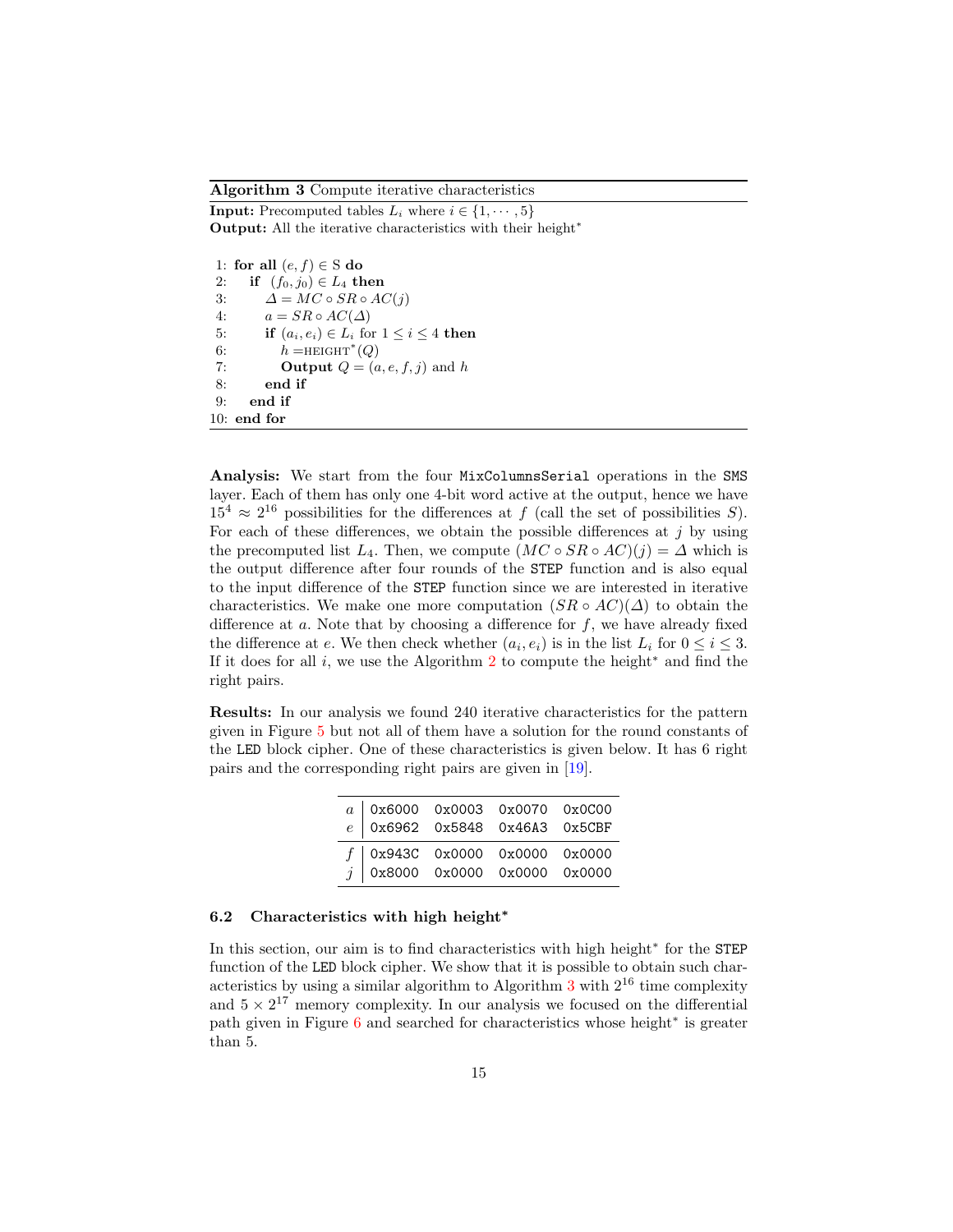

<span id="page-15-0"></span>Fig. 6. (a)Characteristics of the LED cipher with high height<sup>\*</sup> (b)Mega-box representation of the same characteristics

**Precomputation:** All possible differentials together with the basis vectors of their affine space decomposition are stored in the lists  $L_1, L_2, L_3$  for each of the the super boxes at the input and in the lists  $L_4, L_7$  for the super boxes at the output of the SMS layer. Again, each list has around  $2^{17}$  elements, and the total the memory requirement of this step is  $5 \times 2^{17}$ .

Analysis: We start from the two active MixColumnsSerial operations in the SMS layer. Each of them has two 4-bit words active at the output, hence we have  $(15^2)^2 \approx 2^{16}$  possibilities for the differences at f. For each of these possibilities, we obtain the possible differences at  $a$  by using the precomputed lists  $L_1, L_2$  and  $L_3$ . Similarly, the possible differences at j are obtained by using the lists  $L_4$  and  $L_7$ . We then use Algorithm [2](#page-12-1) to compute the height and find the right pairs.

**Results:** Assume that  $\dim(V_{(a,e)}) > 0$  and  $\dim(U_{(f,j)}) > 0$ , then we can write  $V_{(a,e)} = \bigcup_m V_{(a,e)}^m$  and  $U_{(f,j)} = \bigcup_n U_{(f,j)}^n$ . We define a partition by  $Q_{mn}$  where  $Q_{mn} = SMS(V^m_{(a,e)}) \cap U^n_{(f,j)}$ . Then we know that height\* $(Q) \leq log_2(\sum$  $m,n$  $2^{\dim(Q_{mn})})$ 

(see Algorithm [2\)](#page-12-1). In our analysis we observed that it is not easy to find a partition whose height is greater than six, but by combining all partitions, we were able to find characteristics which have height<sup>∗</sup> greater than eleven or twelve. One example of such characteristics is provided below.

|  | $\begin{array}{c cccc} a & 0 \ge 0000 & 0 \ge 0 \texttt{F91} & 0 \ge 2 \texttt{F0B} & 0 \ge 2803 \\ e & 0 \ge 0000 & 0 \ge 0000 & 0 \ge 8 \texttt{F00} & 0 \ge 0 \texttt{F50} \end{array}$ |  |
|--|--------------------------------------------------------------------------------------------------------------------------------------------------------------------------------------------|--|
|  | $\begin{array}{c ccccc} f & 0x0CDO & 0x0000 & 0x0000 & 0x00C8 \\ j & 0x8C07 & 0x0000 & 0x0000 & 0x50BF \end{array}$                                                                        |  |
|  |                                                                                                                                                                                            |  |

The upper bound for height<sup>∗</sup> is computed as 12.16 by using the formula. However, not all partitions have a solution for the given round constant, and we obtain only 1026 right pairs for the round constants used in LED. We also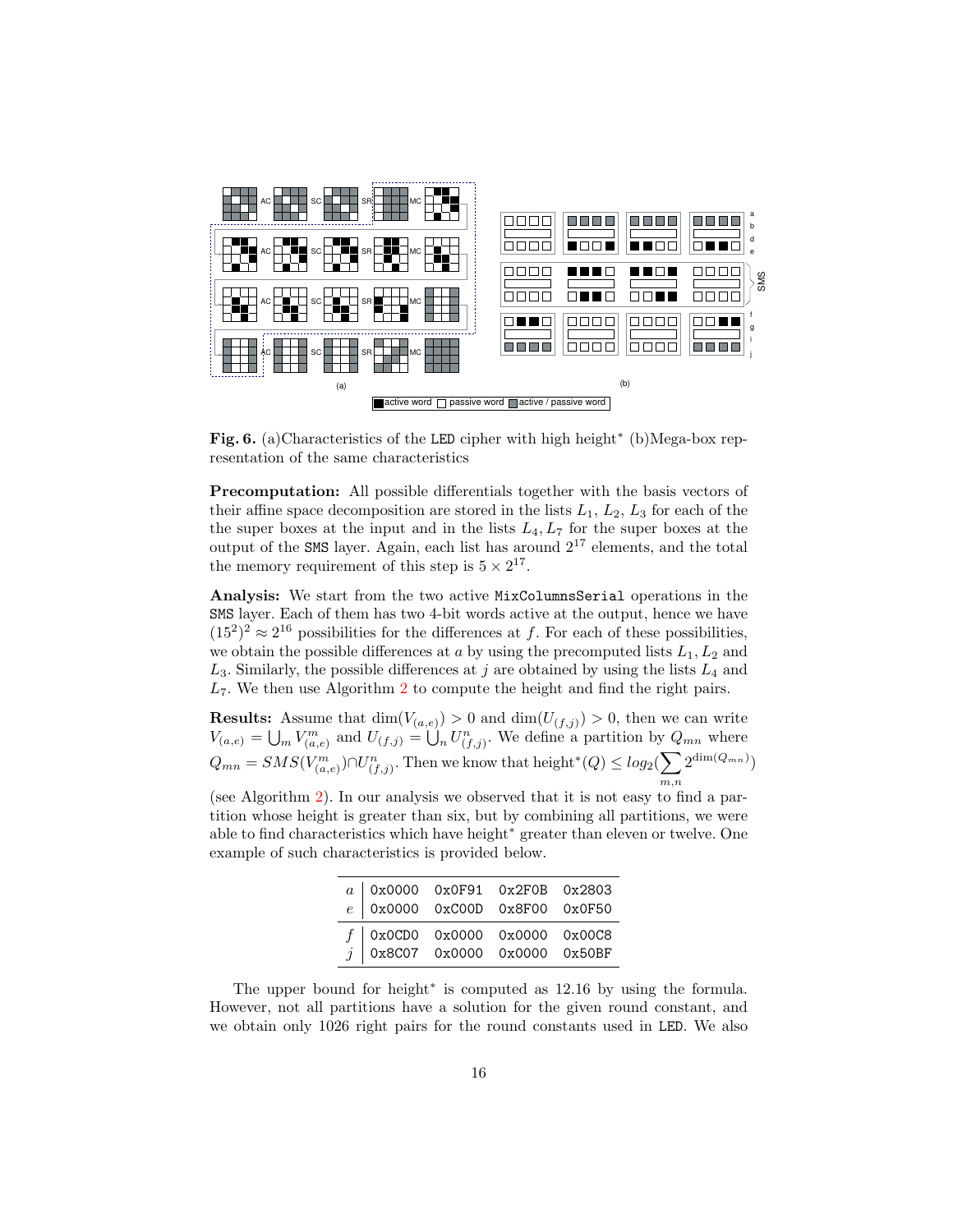computed the number of right pairs by changing the round constant used in round three of the STEP function. The number of right pairs is computed as  $1024 \pm \epsilon$  where  $\epsilon \le 116$  for all constants.

To sum up, we introduced not only a new method that can be useful in the security evaluation of AES-like structures but we also showed that by using this method it is possible to obtain characteristics that can be used to attack LED (see Section [3.4\)](#page-6-1).

## 7 Future Work and Open Problems

The analysis of super boxes and mega-boxes play an important role in the cryptanalysis of AES-like ciphers. In this paper, we focused on characteristics for the block cipher LED with 25 active S-boxes. Since it is not feasible to compute the whole distribution of the characteristics for four rounds of LED, we focus only on characteristics that may have many right pairs. Therefore, our results cover characteristics with high height<sup>∗</sup> and iterative characteristics with a fixed pattern. The examples given in this paper are the best ones that we computed. But still, it is possible to cover other patterns with 25 active S-boxes and they might give better results and at the same time result in improvements of our attacks.

We want to note that the algorithms given in this paper can also be used to compute the differentials for constructions using four rounds of AES as internal building block such as Pelican [\[8\]](#page-17-14) giving new insights on these designs. Moreover, these algorithms might also be used in the computation of the inbound phase of the rebound attack.

## References

- <span id="page-16-0"></span>1. Aumasson, J.P., Henzen, L., Meier, W., Naya-Plasencia, M.: Quark: A Lightweight Hash. In: Mangard, S., Standaert, F.X. (eds.) CHES. Lecture Notes in Computer Science, vol. 6225, pp. 1–15. Springer (2010)
- <span id="page-16-6"></span>2. Biham, E., Shamir, A.: Differential cryptanalysis of des-like cryptosystems. In: Menezes, A., Vanstone, S.A. (eds.) CRYPTO. Lecture Notes in Computer Science, vol. 537, pp. 2–21. Springer (1990)
- <span id="page-16-1"></span>3. Bogdanov, A., Knezevic, M., Leander, G., Toz, D., Varıcı, K., Verbauwhede, I.: SPONGENT: A Lightweight Hash Function. In: Preneel and Takagi [\[22\]](#page-17-15), pp. 312– 325
- <span id="page-16-2"></span>4. Bogdanov, A., Knudsen, L.R., Leander, G., Standaert, F.X., Steinberger, J.P., Tischhauser, E.: Key-Alternating Ciphers in a Provable Setting: Encryption Using a Small Number of Public Permutations - (Extended Abstract). In: Pointcheval and Johansson  $[21]$ , pp. 45–62
- <span id="page-16-3"></span>5. Daemen, J.: Limitations of the Even-Mansour Construction. In: Imai et al. [\[15\]](#page-17-17), pp. 495–498
- <span id="page-16-4"></span>6. Daemen, J., Lamberger, M., Pramstaller, N., Rijmen, V., Vercauteren, F.: Computational aspects of the expected differential probability of 4-round AES and AES-like ciphers. Computing 85(1-2), 85–104 (2009)
- <span id="page-16-5"></span>7. Daemen, J., Rijmen, V.: The Design of Rijndael: AES - The Advanced Encryption Standard. Springer (2002)